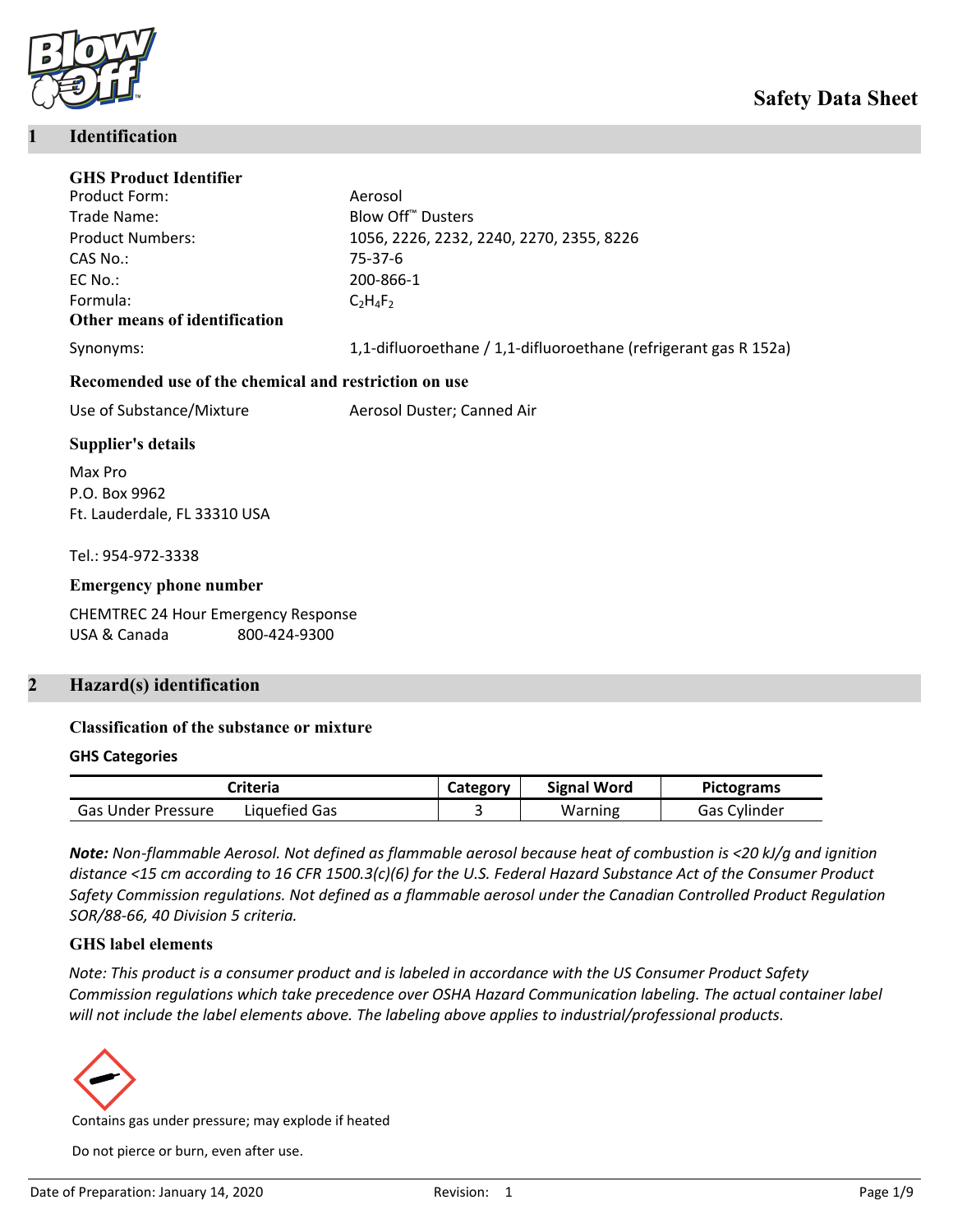# **Other hazards which do not result in classification**

| <b>HCS2012 Criteria</b> | <b>Hazard Statements / Precautionary Statement</b> | Signal Word | <b>Pictograms</b> |
|-------------------------|----------------------------------------------------|-------------|-------------------|
| Simple Asphyxiant       | May displace oxygen and cause rapid suffocation.   | Warning     | Not applicable    |
|                         |                                                    |             |                   |

# **3 Composition/information on ingredients**

| <b>Description</b>                                                                      | <b>CAS Number</b> | <b>EC</b> Number | $\frac{6}{9}$ | <b>Classification (GHS-US)</b> |
|-----------------------------------------------------------------------------------------|-------------------|------------------|---------------|--------------------------------|
| 1,1-Difluoroethane, liquefied, under pressure<br>Note: Commonly referred to as HFC-152a | 75-37-6           | 200-866-1        | >99           | Liquefied gas, H280            |
|                                                                                         |                   |                  |               |                                |

# **4 First-aid measures**

# **Description of necessary first-aid measures**

| First-aid measures general:            | Check the vital functions. Unconscious: maintain adequate airway<br>and respiration. Respiratory arrest: artificial respiration or oxygen.<br>Cardiac arrest: perform resuscitation. Victim conscious with labored<br>breathing: half-seated. Victim in shock: on his back with legs<br>slightly raised. Vomiting: prevent asphyxia/aspiration pneumonia.<br>Prevent cooling by covering the victim (no warming up). Keep<br>watching the victim. Give psychological aid. Keep the victim calm,<br>avoid physical strain. Depending on the victim's condition:<br>doctor/hospital. Never give alcohol to drink. |
|----------------------------------------|-----------------------------------------------------------------------------------------------------------------------------------------------------------------------------------------------------------------------------------------------------------------------------------------------------------------------------------------------------------------------------------------------------------------------------------------------------------------------------------------------------------------------------------------------------------------------------------------------------------------|
| First-aid measures after inhalation:   | Remove the victim into fresh air. Respiratory problems: consult a<br>doctor/medical service.                                                                                                                                                                                                                                                                                                                                                                                                                                                                                                                    |
| First-aid measures after skin contact: | Rinse with water. In case of frostbites: Wash immediately with lots<br>of water (15 minutes)/shower. Remove clothing while washing.<br>Do not remove clothing if it sticks to the skin. Cover wounds with<br>sterile bandage. Consult a doctor/medical service.                                                                                                                                                                                                                                                                                                                                                 |
| First-aid measures after eye contact:  | Rinse with water. Do not apply neutralizing agents. Take victim to<br>an ophthalmologist if irritation persists.                                                                                                                                                                                                                                                                                                                                                                                                                                                                                                |
| First-aid measures after ingestion:    | Not applicable.                                                                                                                                                                                                                                                                                                                                                                                                                                                                                                                                                                                                 |

## **Most important symptoms/effects, acute and delayed**

|   | Symptoms/injuries:                         | Contains refrigerated gas; may cause cryogenic burns or injury. Not<br>expected to present a significant hazard under anticipated<br>conditions of normal use. |                  |      |           |       |
|---|--------------------------------------------|----------------------------------------------------------------------------------------------------------------------------------------------------------------|------------------|------|-----------|-------|
|   | Symptoms/injuries after inhalation:        | Exposure to high concentrations: Dizziness. Slight irritation.<br>Headache. Nausea. Vomiting.                                                                  |                  |      |           |       |
|   | Symptoms/injuries after skin contact:      | Frostbites.                                                                                                                                                    |                  |      |           |       |
|   | Symptoms/injuries after eye contact :      | No data available.                                                                                                                                             |                  |      |           |       |
|   | Symptoms/injuries after ingestion:         | Not applicable.                                                                                                                                                |                  |      |           |       |
|   | Chronic symptoms:                          | No effects known.                                                                                                                                              |                  |      |           |       |
| 5 | <b>Fire-fighting measures</b>              |                                                                                                                                                                |                  |      |           |       |
|   | Auto-ignition Temperature >454 °C [849 °F] | <b>Flash Point</b> $-50$ °C $[-58$ °F]                                                                                                                         | LFL $[LEL]^{a)}$ | 3.5% | UFL [UEL] | 16.9% |
|   | Suitable extinguishing media               |                                                                                                                                                                |                  |      |           |       |

# Response: Use dry chemical, carbon dioxide, chemical foam, or water spray to extinguish. Use water spray to cool containers.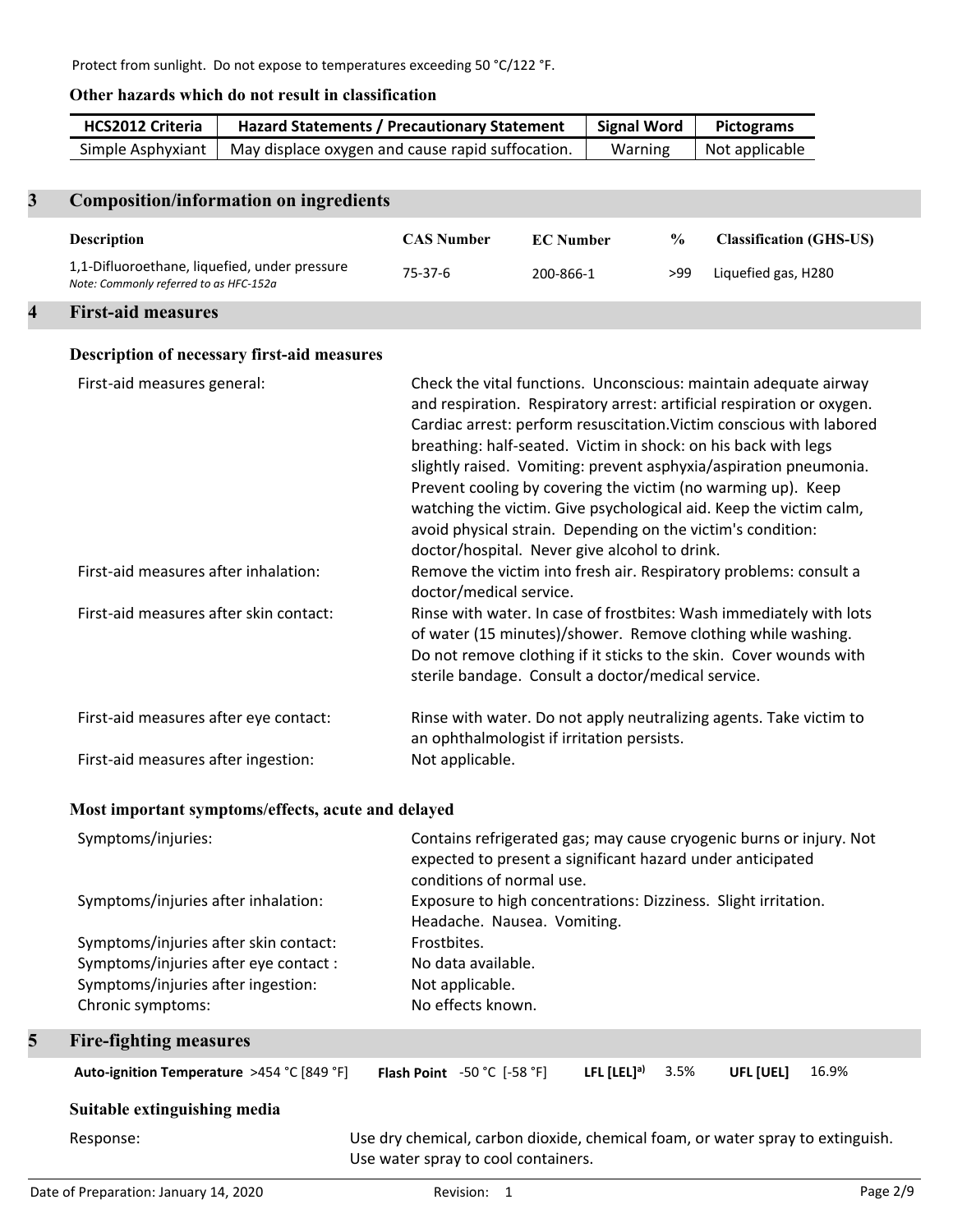#### **Specific hazards arising from the chemical**

| Combustion:                                  | Produces CO, CO2, halogenated compounds, and hydrogen fluorides.                                                                                                                                           |  |  |  |
|----------------------------------------------|------------------------------------------------------------------------------------------------------------------------------------------------------------------------------------------------------------|--|--|--|
| General:                                     | Vapors may accumulate in low-lying areas. Aerosol container may erupt with<br>force at temperatures above 50 °C [122 °F]. Produces irritating and toxic fumes<br>in fires or in contact with hot surfaces. |  |  |  |
| Special protective actions for fire-fighters |                                                                                                                                                                                                            |  |  |  |
| Fire-Fighter:                                | Wear self-contained breathing apparatus for fire fighting                                                                                                                                                  |  |  |  |

#### **6 Accidental release measures**

#### **Personal precautions, protective equipment and emergency procedures**

Avoid breathing the mist/vapors. For very large spills, wear self-contained breathing apparatus before approaching the spill. Wear cold-insulating clothing and gloves.

#### **Environmental precautions**

Prevent spreading in sewers.

#### **Methods and materials for containment and cleaning up**

For aerosol can size spill, leave the immediate spill area to avoid contact with the liquid. No containment required under normal circumstances. If it can safely be done, extinguish open flames or remove high temperature sources to avoid producing toxic decomposition products. Cleaning Ensure adequate ventilation, especially in low or enclosed areas. The product will turn gaseous and be dispersed.

#### **7 Handling and storage**

#### **Precautions for safe handling**

| Prevention:                                                  | Keep away from heat/sparks/open flames/hot surfaces. No smoking. Do not get<br>in eye, on skin, or on clothing. Do not breathe mist/vapors/spray. In cases of<br>inadequate ventilation wear respiratory protection. Do not pierce or burn, even<br>after use.                                                                     |
|--------------------------------------------------------------|------------------------------------------------------------------------------------------------------------------------------------------------------------------------------------------------------------------------------------------------------------------------------------------------------------------------------------|
| Conditions for safe storage, including any incompatibilities |                                                                                                                                                                                                                                                                                                                                    |
| Level 1 Aerosol.                                             |                                                                                                                                                                                                                                                                                                                                    |
| Handling:                                                    | Keep upright when in use. Do NOT spray when container is more than 45 degrees<br>off vertical or inverted. Wear cold-insulating gloves if exposure to liquid or aerosol<br>jet is likely. Wear protective gloves/eye protection.<br>Recommendation: Wear cold-insulating gloves if exposure to liquid or aerosol<br>jet is likely. |
| Storage:                                                     | Protect from sunlight. Do not expose to temperatures exceeding 50 °C [122 °F].<br>Recommendation: Keep in well ventilated room.                                                                                                                                                                                                    |

#### **8 Exposure controls/personal protection**

#### **Control parameters**

| <b>Chemical Name</b> | Country         | <b>Long Term Exposure Limits</b> | <b>Short Term Exposure Limits</b> |
|----------------------|-----------------|----------------------------------|-----------------------------------|
|                      |                 | (PEL)                            | (STEL)                            |
| 1,1-difluoroethane   | ACGIH           | Not established                  | Not established                   |
|                      | U.S.A. OSHA PEL | Not established                  | Not established                   |
|                      | Canada          | Not established                  | Not established                   |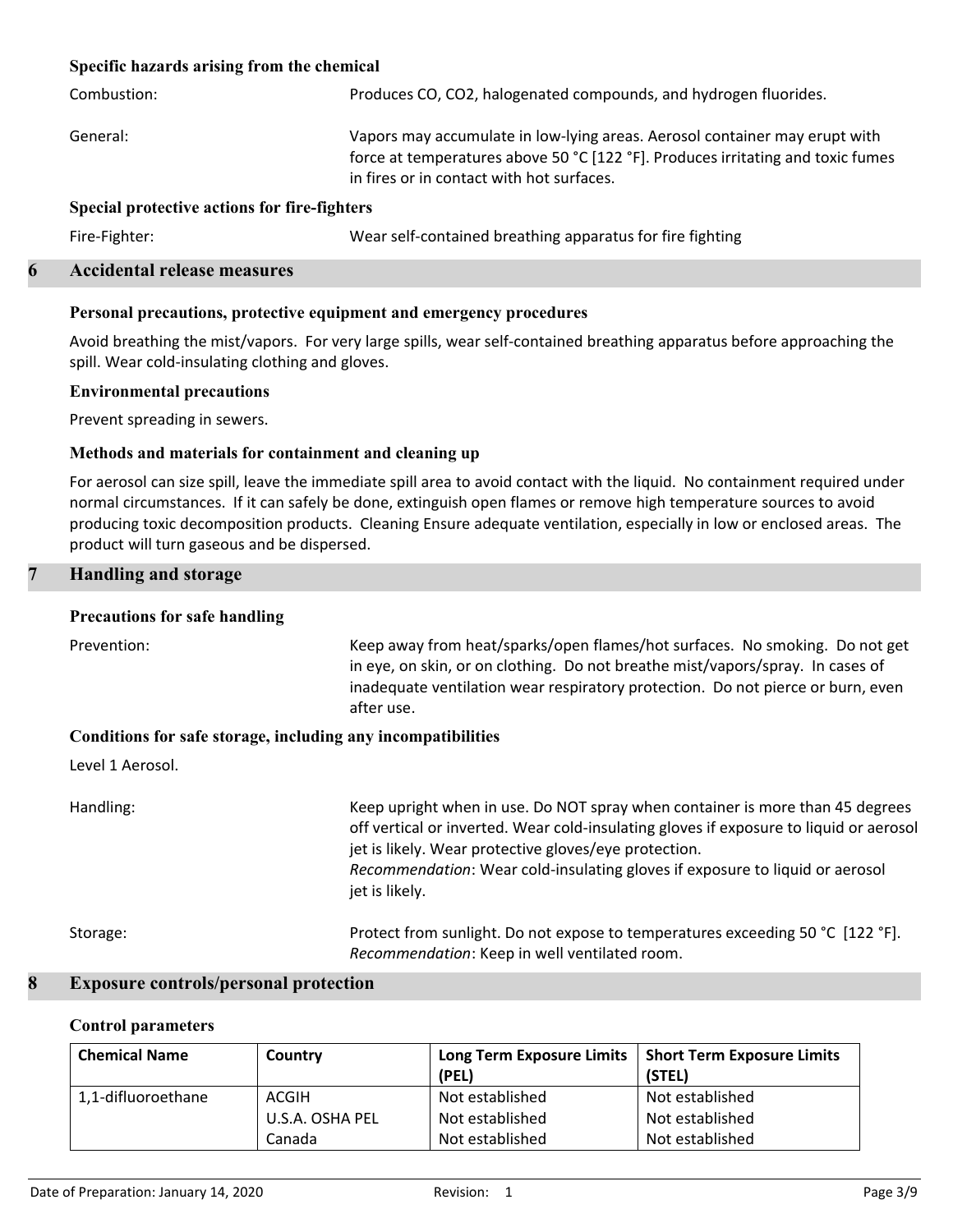*Note: Ingredients are listed in descending weight contribution order (from greatest to least). The ACGIH2, OSHA (Table Z-1), and Canadian provinces exposure limits were consulted. Limits from by RTECS database1 of the Canadian Centre for Occupational Health and Safety (CCOHS) a data from suppliers' SDS were also consulted. Short term exposure limits (STEL) are for 15 min and long term permissible exposure limits (PEL) for 8 h.*

## **Appropriate engineering controls**

Local exhaust ventilation, vent hoods.

#### **Individual protection measures**

Avoid all unnecessary exposure. Gloves. Safety glasses.



|   | Materials for protective clothing:      | GIVE GOOD RESISTANCE: butyl rubber. leather. neoprene.<br>polyethylene. PVC.                                                                                                                                                                                                      |
|---|-----------------------------------------|-----------------------------------------------------------------------------------------------------------------------------------------------------------------------------------------------------------------------------------------------------------------------------------|
|   | Hand protection:                        | Insulated gloves.                                                                                                                                                                                                                                                                 |
|   | Eye protection:                         | Safety glasses.                                                                                                                                                                                                                                                                   |
|   | Skin and body protection:               | Protective clothing.                                                                                                                                                                                                                                                              |
|   | Respiratory protection:                 | High vapor/gas concentration: self-contained respirator. Maintain<br>oxygen levels above 19.5% in the workplace. Use supplied air respiratory<br>protection if oxygen levels are below 19.5% or during<br>emergency response to a release of this product. Wear appropriate mask. |
|   | Other information:                      | Do not eat, drink or smoke during use.                                                                                                                                                                                                                                            |
| 9 | <b>Physical and chemical properties</b> |                                                                                                                                                                                                                                                                                   |
|   | Physical and chemical properties        |                                                                                                                                                                                                                                                                                   |
|   | <b>Physical State:</b>                  | Gas                                                                                                                                                                                                                                                                               |
|   | Appearance:                             | Liquefied gas                                                                                                                                                                                                                                                                     |
|   |                                         |                                                                                                                                                                                                                                                                                   |

| Color:                                               | Colorless                          |
|------------------------------------------------------|------------------------------------|
| Odor:                                                | Mild odor. Slight Ether-like odor. |
| Odor threshold:                                      | No data available                  |
| pH:                                                  | No data available                  |
| Relative evaporation rate<br>(butyl acetate = $1$ ): | No data available                  |
| Melting point:                                       | $-117 °C$                          |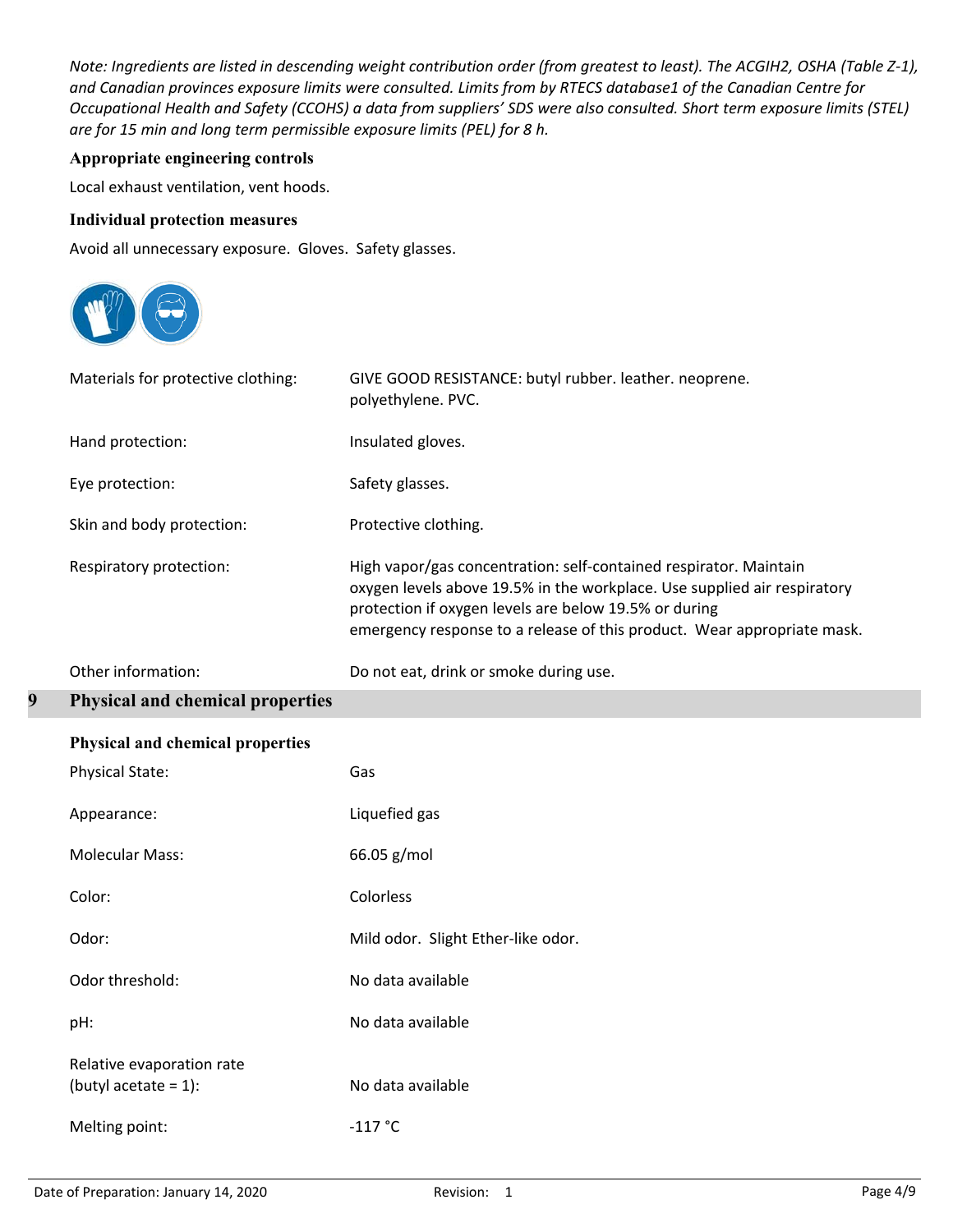| Freezing point:                  | No data available                                                                   |
|----------------------------------|-------------------------------------------------------------------------------------|
| <b>Boiling point:</b>            | $-25 °C$                                                                            |
| Flash point:                     | $<$ -50 $^{\circ}$ C                                                                |
| Critical temperature:            | 114 °C                                                                              |
| Auto-ignition temperature:       | 455 °C                                                                              |
| Decomposition temperature:       | No data available                                                                   |
| Flammability (solid, gas):       | No data available                                                                   |
| Vapor pressure:                  | 5100 hPa                                                                            |
| Vapor pressure at 50 °C:         | 11700 hPA                                                                           |
| Critical pressure:               | 44960 hPa                                                                           |
| Relative vapor density at 20 °C: | 2.3                                                                                 |
| Relative density:                | 1.0 (-25 $^{\circ}$ C)                                                              |
| Specific gravity / density:      | 1004 kg/m <sup>3</sup> (-25 °C)                                                     |
| Solubility:                      | Poorly soluble in water. Soluble in organic solvents.<br>Water: 0.54 g/100ml (0 °C) |
| Log Pow:                         | 0.75 (Experimental value)                                                           |
| Log Kow:                         | No data available                                                                   |
| Viscosity, kinematic:            | No data available                                                                   |
| Viscosity, dynamic:              | 0.37 Pa.s (-31°C)                                                                   |
| <b>Explosive properties:</b>     | No data available                                                                   |
| Oxidizing properties:            | No data available                                                                   |
| Explosive limits:                | 4 - 19 vol %<br>112 - 518 g/m <sup>3</sup>                                          |

# **10 Stability and reactivity**

# **Reactivity**

On heating/burning: release of toxic and corrosive gases/vapor e.g.: hydrofluoric acid, carbonylfluoride. Reacts violently with (strong) oxidizers.

# **Chemical stability**

Stable under normal conditions.

## **Possibility of hazardous reactions**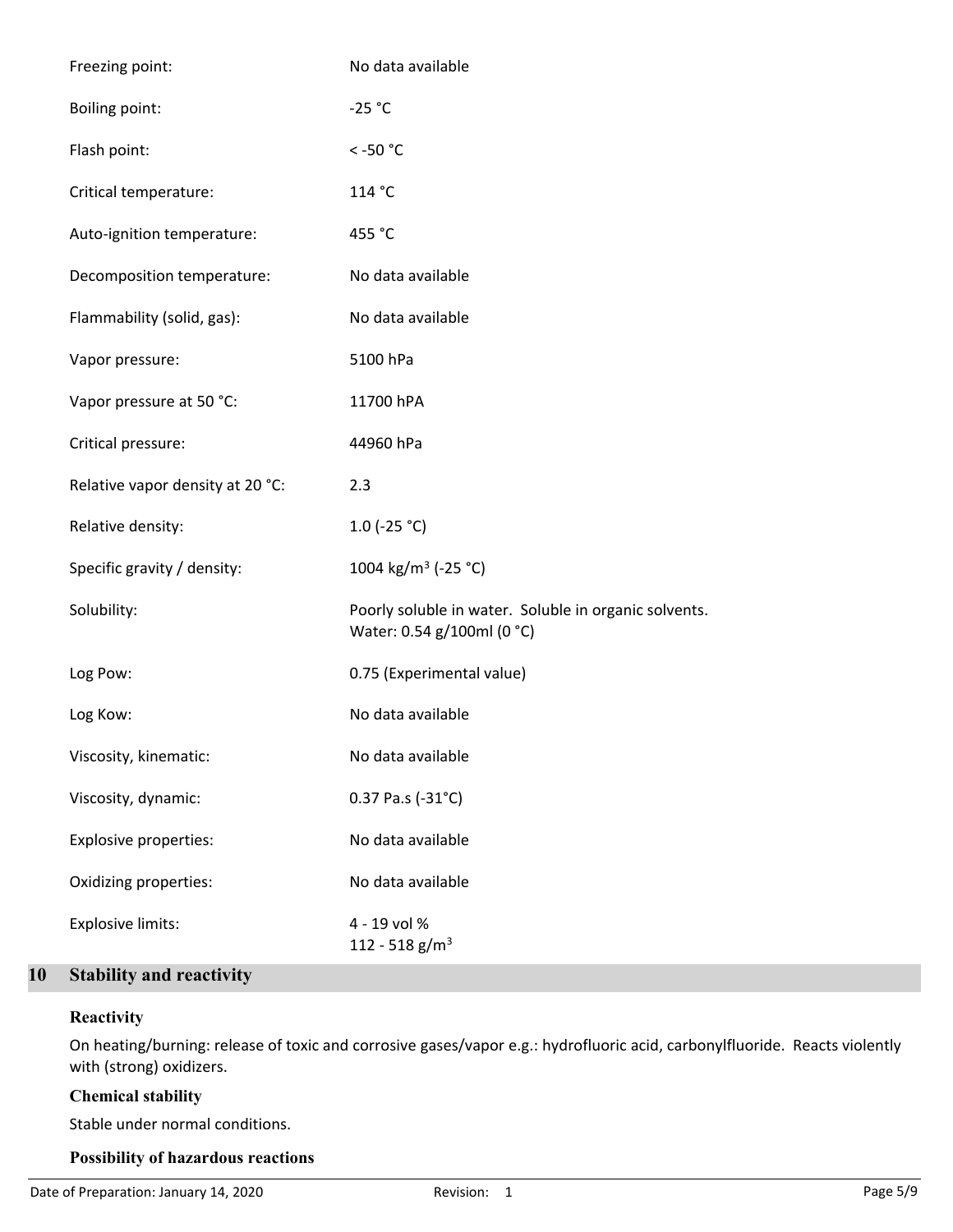Not established.

#### **Conditions to avoid**

Direct sunlight. Extremely high or low temperatures. Open flame. Overheating. Heat. Sparks.

#### **Incompatible materials**

Strong acids. Strong bases.

# **Hazardous decomposition products**

Toxic fume. Carbon monoxide. Carbon dioxide.

# **11 Toxicological information**

# **Information on the likely routes of exposure**

Eyes, inhalation, and skin

#### **Symptoms related to the physical, chemical and toxicological characteristics**

| Eyes:       | See skin summary.                                                                                                                                                                 |
|-------------|-----------------------------------------------------------------------------------------------------------------------------------------------------------------------------------|
| Skin:       | Contact with the liquid may cause frostbite due to heat lost caused by rapid evaporation.<br>Aerosol jet can reach sub-zero temperatures; exposure to jet can lead to frostbites. |
| Inhalation: | Extreme exposure due to misuse and inhalation abuse may cause central nervous system<br>depression and irregular heart beat.                                                      |
| Ingestion:  | Highly unlikely under normal use and conditions. See inhalation and skin summaries.                                                                                               |
| Chronic:    | Not applicable                                                                                                                                                                    |

## **Numerical measures of toxicity (such as acute toxicity estimates)**

| <b>Chemical Name</b>                                       | <b>LD50</b>   | <b>LD50</b>                                                                 | <b>LC50</b>            | <b>TCLo</b>   |  |  |
|------------------------------------------------------------|---------------|-----------------------------------------------------------------------------|------------------------|---------------|--|--|
|                                                            | oral          | dermal                                                                      | inhalation             | inhalation    |  |  |
| 1,1-difluoroethane                                         | Not available | Not available                                                               | 1,500 g/m <sup>3</sup> | Not available |  |  |
|                                                            |               |                                                                             | 4 h Rat                |               |  |  |
| Skin corrosion/irritation                                  |               | None known or expected.                                                     |                        |               |  |  |
| Serious eye damage/irritation                              |               | None known or expected.                                                     |                        |               |  |  |
| <b>Sensitization</b><br>(allergic reactions)               |               | None known or expected.                                                     |                        |               |  |  |
| Carcinogenicity<br>(risk of cancer)                        |               | Not classified or listed as a carcinogen by IARC, ACGIH, CA Prop 65, or NTP |                        |               |  |  |
| <b>Mutagenicity</b><br>(risk of heritable genetic effects) |               | No data available                                                           |                        |               |  |  |
| <b>Reproductive Toxicity</b><br>(risk to sex functions)    |               | No data available                                                           |                        |               |  |  |
| <b>Teratogenicity</b>                                      |               | No data available                                                           |                        |               |  |  |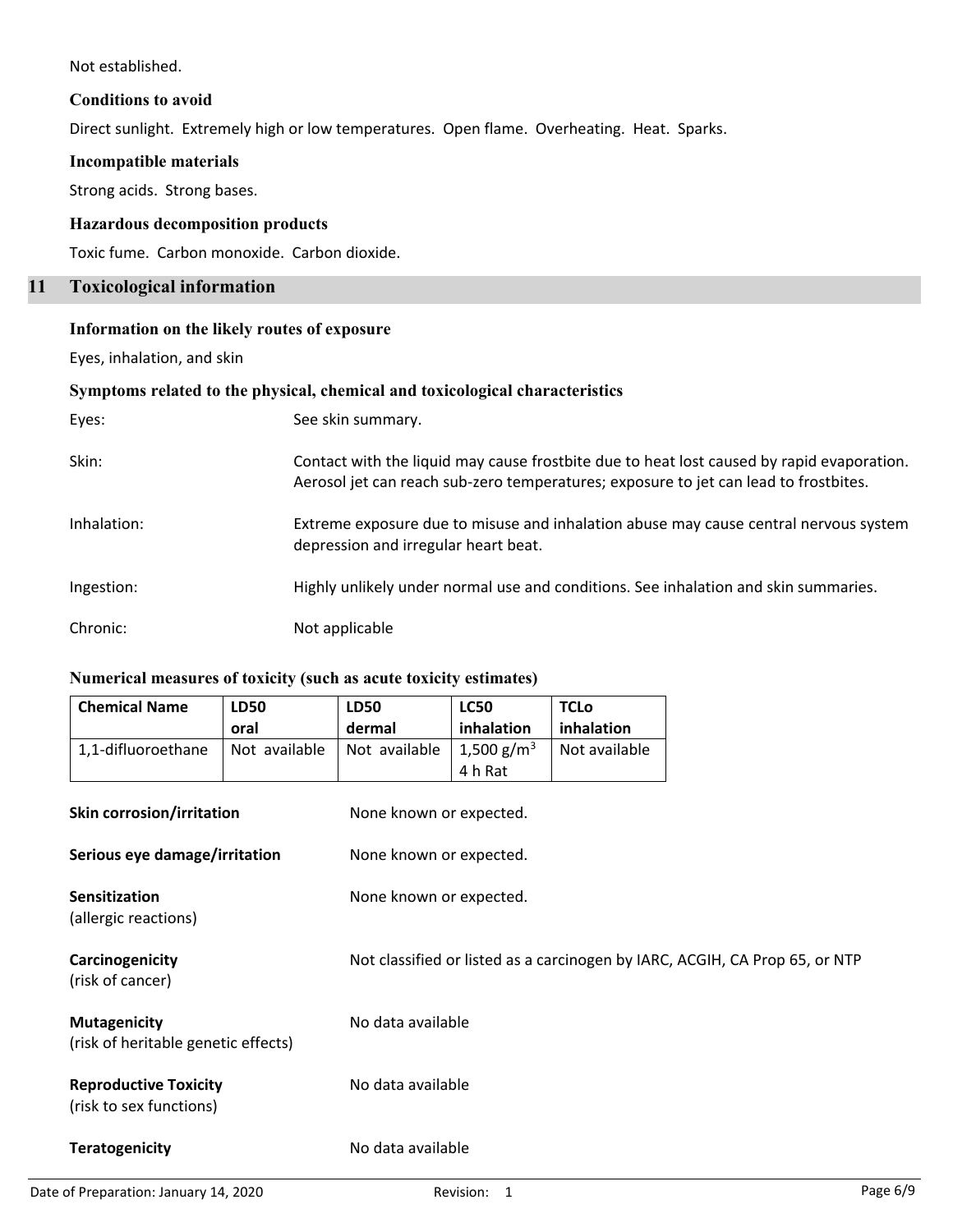|    | (risk of fetus malformation)                                                                                                                                                           |                                                                                                                                                                                                                                                                                                                                                                                                                                                                      |  |  |
|----|----------------------------------------------------------------------------------------------------------------------------------------------------------------------------------------|----------------------------------------------------------------------------------------------------------------------------------------------------------------------------------------------------------------------------------------------------------------------------------------------------------------------------------------------------------------------------------------------------------------------------------------------------------------------|--|--|
|    | <b>STOT-single exposure</b>                                                                                                                                                            | Data does not give rise to classification. At extreme doses, can affect the central<br>nervous system and cardiovascular systems by inhalation. CNS anesthetic effects<br>are based on rat studies with TCLo of 25 pph. Cardiac effects are based on<br>exposure of ≥150,000 ppm in study on dogs. Misuse and inhalation abuse can<br>lead to dizziness, confusion, drowsiness, unconsciousness, irregular heartbeat,<br>heart thumping, apprehension, and weakness. |  |  |
|    | <b>STOT-repeated exposure</b>                                                                                                                                                          | No data available                                                                                                                                                                                                                                                                                                                                                                                                                                                    |  |  |
|    | <b>Aspiration hazard</b>                                                                                                                                                               | Not applicable                                                                                                                                                                                                                                                                                                                                                                                                                                                       |  |  |
| 12 | <b>Ecological information</b>                                                                                                                                                          |                                                                                                                                                                                                                                                                                                                                                                                                                                                                      |  |  |
|    | <b>Toxicity</b>                                                                                                                                                                        |                                                                                                                                                                                                                                                                                                                                                                                                                                                                      |  |  |
|    | Ecology - air:                                                                                                                                                                         | Not classified as dangerous for the ozone layer (Regulation (EC) No 1005/2009).<br>Included in the list of substances which may contribute to the greenhouse<br>effect (Regulation (EC) No 842/2006). TA-LuftKlasse 5.2.5.                                                                                                                                                                                                                                           |  |  |
|    | Ecology - water:                                                                                                                                                                       | Mild water pollutant (surface water). No data available on ecotoxicity.                                                                                                                                                                                                                                                                                                                                                                                              |  |  |
|    | Persistence and degradability                                                                                                                                                          |                                                                                                                                                                                                                                                                                                                                                                                                                                                                      |  |  |
|    | R152A (75-37-6)<br>Persistence and degradability                                                                                                                                       | Biodegradability in water: no data available.                                                                                                                                                                                                                                                                                                                                                                                                                        |  |  |
|    | <b>Bioaccumulative potential</b><br>R152A (75-37-6)<br>Log Pow<br>Bioaccumulative potential<br><b>Mobility in soil</b><br>No additional information available<br>Other adverse effects | 0.75 (Experimental value)<br>Low potential for bioaccumulation (Log Kow< 4).                                                                                                                                                                                                                                                                                                                                                                                         |  |  |
|    | Other information:                                                                                                                                                                     | Avoid release to the environment.                                                                                                                                                                                                                                                                                                                                                                                                                                    |  |  |
| 13 | <b>Disposal considerations</b>                                                                                                                                                         |                                                                                                                                                                                                                                                                                                                                                                                                                                                                      |  |  |
|    | <b>Disposal methods</b>                                                                                                                                                                | Dispose of contents in accordance with all local, regional, national, and international regulations.                                                                                                                                                                                                                                                                                                                                                                 |  |  |
| 14 | <b>Transport information</b><br><b>UN Number</b><br>In accordance with ADR / RID / IMDG / IATA / ADN                                                                                   |                                                                                                                                                                                                                                                                                                                                                                                                                                                                      |  |  |
|    |                                                                                                                                                                                        |                                                                                                                                                                                                                                                                                                                                                                                                                                                                      |  |  |
|    | US DOT (ground):                                                                                                                                                                       | UN1030, 1,1-Difluoroethane, 2.1, Level 1 Aerosol, Limited Quantity                                                                                                                                                                                                                                                                                                                                                                                                   |  |  |
|    | ICAO/IATA (air):                                                                                                                                                                       | UN1950, Aerosols, Flammable, 2.1, Limited Quantity                                                                                                                                                                                                                                                                                                                                                                                                                   |  |  |
|    | IMO/IMDG (water):                                                                                                                                                                      | UN1950, Aerosols, Flammable, 2.1, Limited Quantity                                                                                                                                                                                                                                                                                                                                                                                                                   |  |  |
|    |                                                                                                                                                                                        |                                                                                                                                                                                                                                                                                                                                                                                                                                                                      |  |  |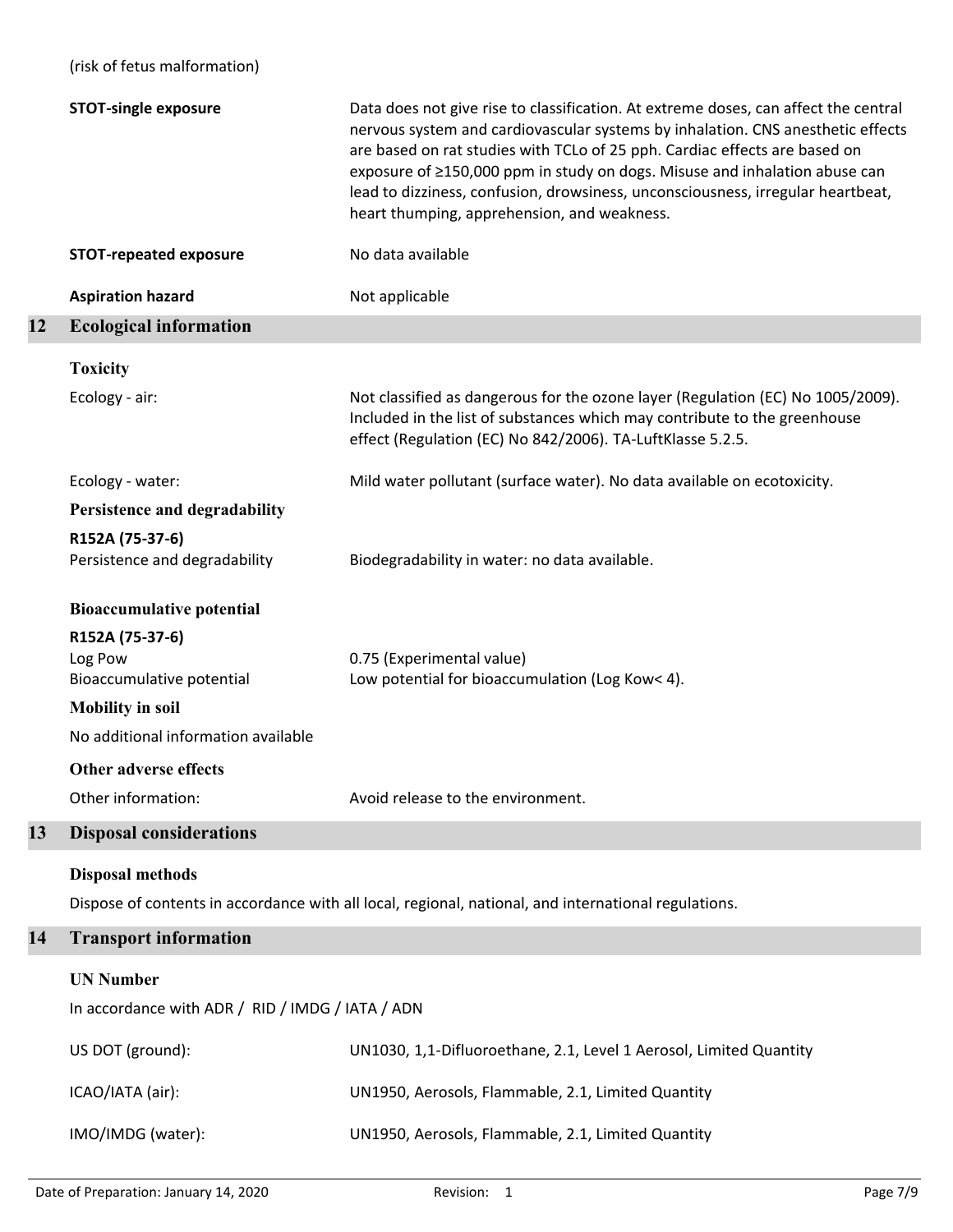|    | Safety, health and environmental regulations specific for the product in question<br><b>US Federal Regulations</b>   |                                                                                                                                                                                                                                                                                                                 |
|----|----------------------------------------------------------------------------------------------------------------------|-----------------------------------------------------------------------------------------------------------------------------------------------------------------------------------------------------------------------------------------------------------------------------------------------------------------|
| 15 | <b>Regulatory information</b>                                                                                        |                                                                                                                                                                                                                                                                                                                 |
|    | DOT Quantity Limitations Cargo aircraft only:<br>(49 CFR 175.75)                                                     | 150 kg                                                                                                                                                                                                                                                                                                          |
|    | Air transport<br>DOT Quantity Limitations Passenger<br>aircraft/rail:<br>(49 CFR 173.27)                             | Forbidden                                                                                                                                                                                                                                                                                                       |
|    | <b>Additional Information:</b>                                                                                       | Certificate No. SU 12300 allows this product to be shipped in accordance<br>with DOT-SP 11516.                                                                                                                                                                                                                  |
|    | <b>Overland transport</b><br>Class (ADR)<br>Hazard identification number (Kemler No.):<br>Classification code (ADR): | 2 - Gases<br>23<br>2F                                                                                                                                                                                                                                                                                           |
|    | Special transport precautions:                                                                                       | DOT-SP 11516: In accordance with this special permit, this product is<br>not subject to labeling requirements unless offered for transportation<br>by air. This product is not subject to placarding requirements. Outside<br>packaging must be marked with proper shipping description and 'DOT-<br>SP 11516'. |
|    | <b>Transport hazard class(es)</b><br>Other information:                                                              | No supplementary information available.                                                                                                                                                                                                                                                                         |
|    | DOT Packaging Bulk (49 CFR 173.xxx):                                                                                 | 314;315                                                                                                                                                                                                                                                                                                         |
|    | DOT Packaging Non Bulk (49 CFR 173.xxx):                                                                             | 304                                                                                                                                                                                                                                                                                                             |
|    | DOT Packaging Exceptions (49 CFR 173.xxx):                                                                           | 306                                                                                                                                                                                                                                                                                                             |
|    | DOT Special Provisions (49 CFR 172.102):                                                                             | DOT-SP 11516: In accordance with this special permit, this product is not<br>subject to labeling requirements unless offered for transportation by air.<br>This product is not subject to placarding requirements. Outside packaging<br>must be marked with proper shipping description and 'DOT-SP 11516'      |
|    | <b>UN Proper Shipping Name</b><br>DOT Proper Shipping Name:                                                          | 1,1-Difluoroethane                                                                                                                                                                                                                                                                                              |
|    | <b>Special Provisions:</b>                                                                                           | DOT-SP 11516: In accordance with this special permit, this product is not<br>subject to labeling requirements unless offered for transportation by air.<br>This product is not subject to placarding requirements. Outside packaging<br>must be marked with proper shipping description and 'DOT-SP 11516'      |

**R152A (75-37-6)**

SARA Section 311/312 Hazard Classes: Fire hazard

Sudden release of pressure hazard Immediate (acute) health hazard